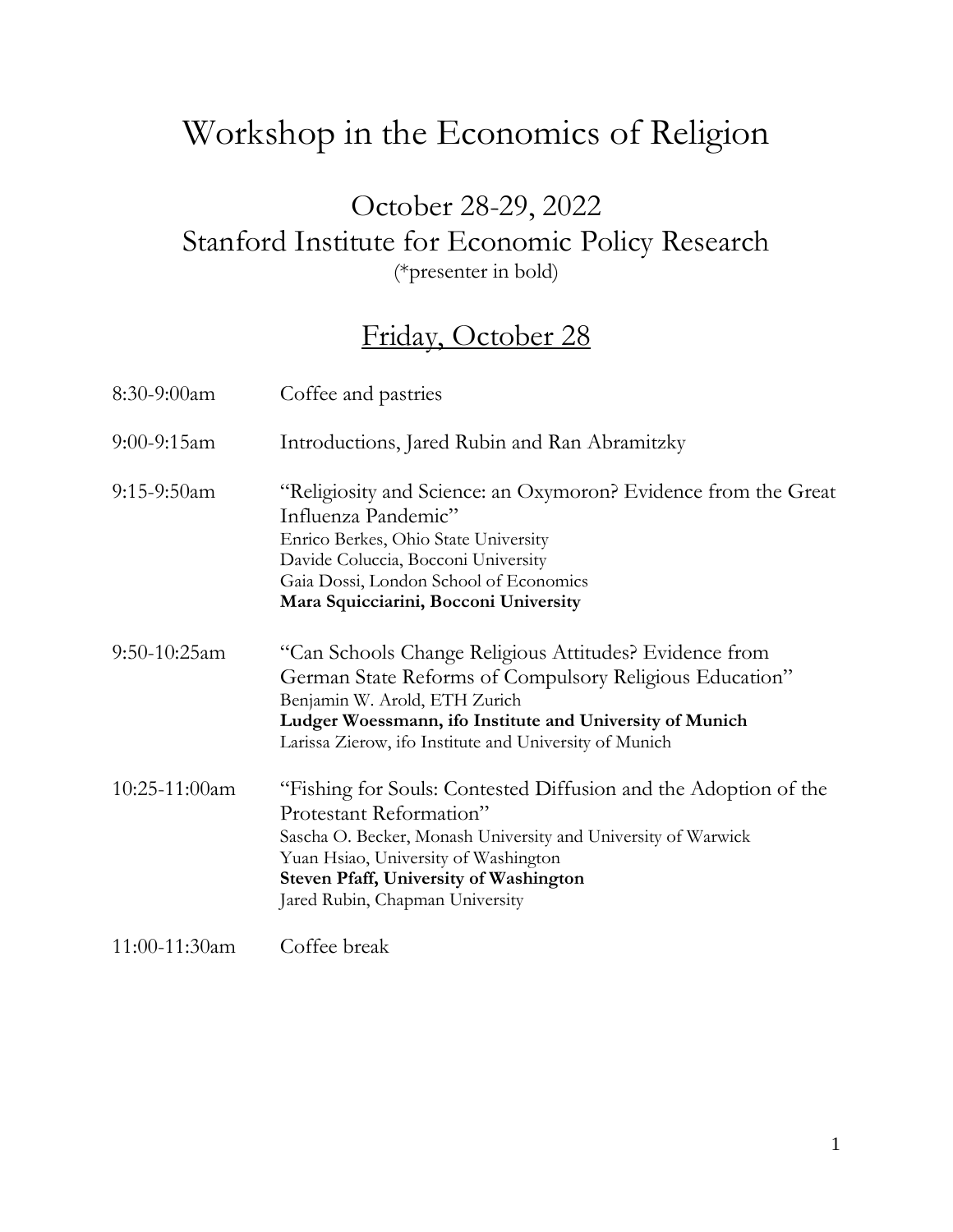| 11:30-12:05pm    | "The Other Great Migration: Southern Whites and the New<br>Right"<br>Samuel Bazzi, University of California, San Diego<br>Andreas Ferrara, University of Pittsburgh<br>Martin Fiszbein, Boston University<br>Thomas Pearson, Boston University<br>Patrick Testa, Tulane University |
|------------------|------------------------------------------------------------------------------------------------------------------------------------------------------------------------------------------------------------------------------------------------------------------------------------|
| $12:05-12:40$ pm | "Historical Diversity Promotes Contemporary Tolerance: The<br>Cultural Legacy of the Ottoman Empire in Turkey"<br>Avital Livny, University of Illinois, Urbana-Champaign<br>Mark Westcott, Vivid Economics                                                                         |
| $12:40-2:30$ pm  | Lunch                                                                                                                                                                                                                                                                              |
| $2:30-3:05$ pm   | "Varieties of Religious Cooperation in Authoritarian Regimes"<br>Ani Sarkissian, Michigan State University                                                                                                                                                                         |
| $3:05-3:40$ pm   | "Praying for Rain: On the Instrumentality of Religious Belief"<br>José-Antonio Espín-Sánchez, Yale University<br>Salvador Gil-Guirado, University of Murcia<br>Nicholas Ryan, Yale University                                                                                      |
| $3:40-4:15$ pm   | "Shocks, Superstition, and Solidarity: How Irrelevant Risk Raises<br>Contributions in Public Goods Experiments"<br>Aidin Hajikhameneh, San Jose State University<br>Laurence R. Iannaccone, Chapman University                                                                     |
| $5:00-6:30$ pm   | Cocktail hour<br>Place: TBD                                                                                                                                                                                                                                                        |
| $6:30-8:30$ pm   | Dinner<br>Place: TBD                                                                                                                                                                                                                                                               |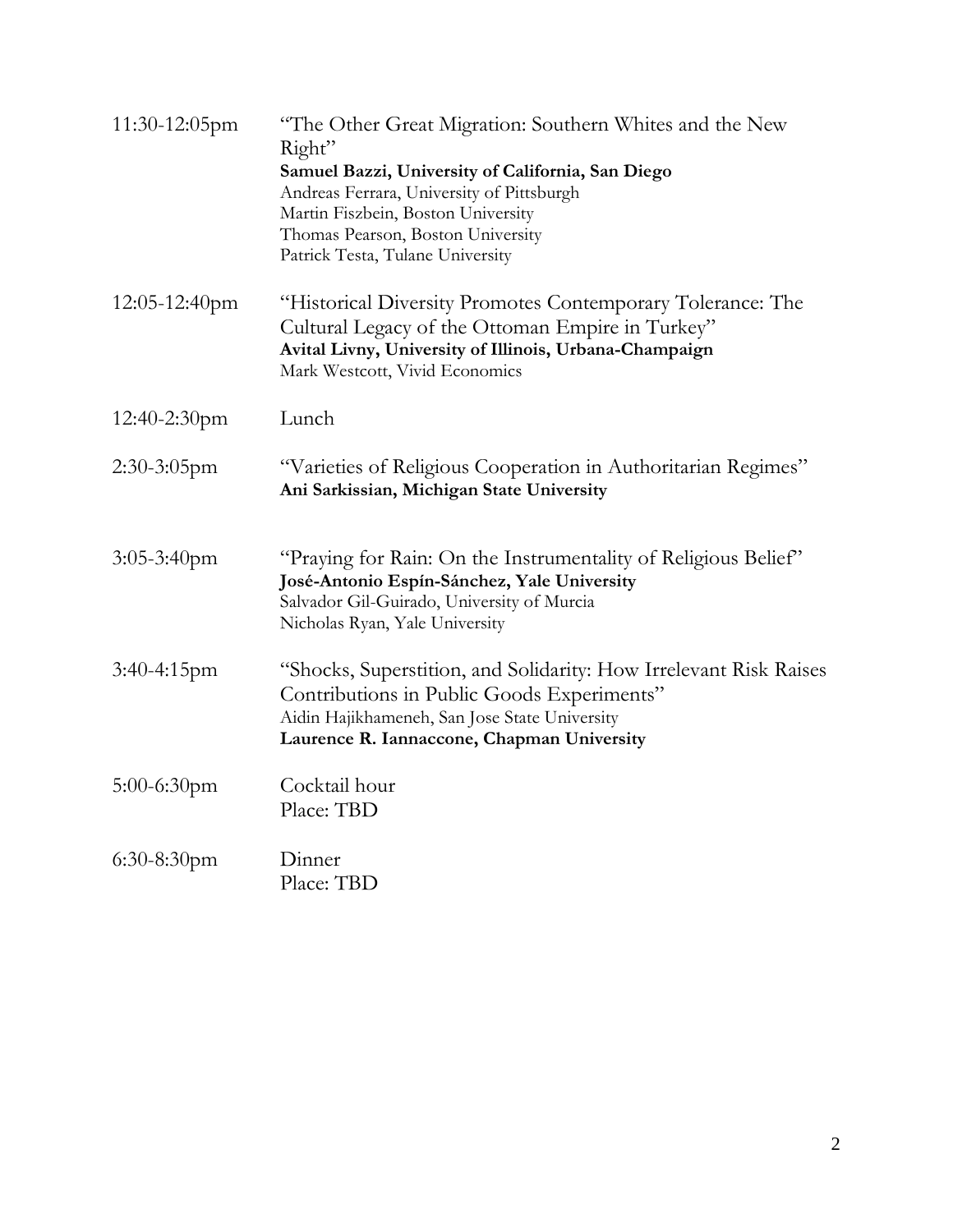### Saturday, October 29

| $8:30-9:00am$    | Coffee and pastries                                                                                                                                                                                  |
|------------------|------------------------------------------------------------------------------------------------------------------------------------------------------------------------------------------------------|
| $9:00 - 9:35$ am | "Shallow Christianity and the Rise of Hitler"<br>Sascha O. Becker, Monash University and University of Warwick<br>Hans-Joachim Voth, University of Zurich                                            |
| $9:35-10:10am$   | "The Spanish Legacy in the US Southwest"<br>Francisco Eslava, University of British Columbia<br>Felipe Valencia Caicedo, University of British Columbia                                              |
| $10:10-10:40$ am | Coffee Break                                                                                                                                                                                         |
| $10:40-11:15am$  | "Opiates of the Masses? Deaths of Despair and the Decline of<br>American Religion"<br>Tyler Giles, Wellesley College<br>Dan Hungerman, Notre Dame University<br>Tamar Oostrom, Ohio State University |
| 11:15-11:50am    | "Religious Revival and Social Order"<br>Matt Lowe, University of British Columbia                                                                                                                    |
| $11:50-12:00$ pm | Concluding comments                                                                                                                                                                                  |
| $12:00-2:00$ pm  | Lunch                                                                                                                                                                                                |